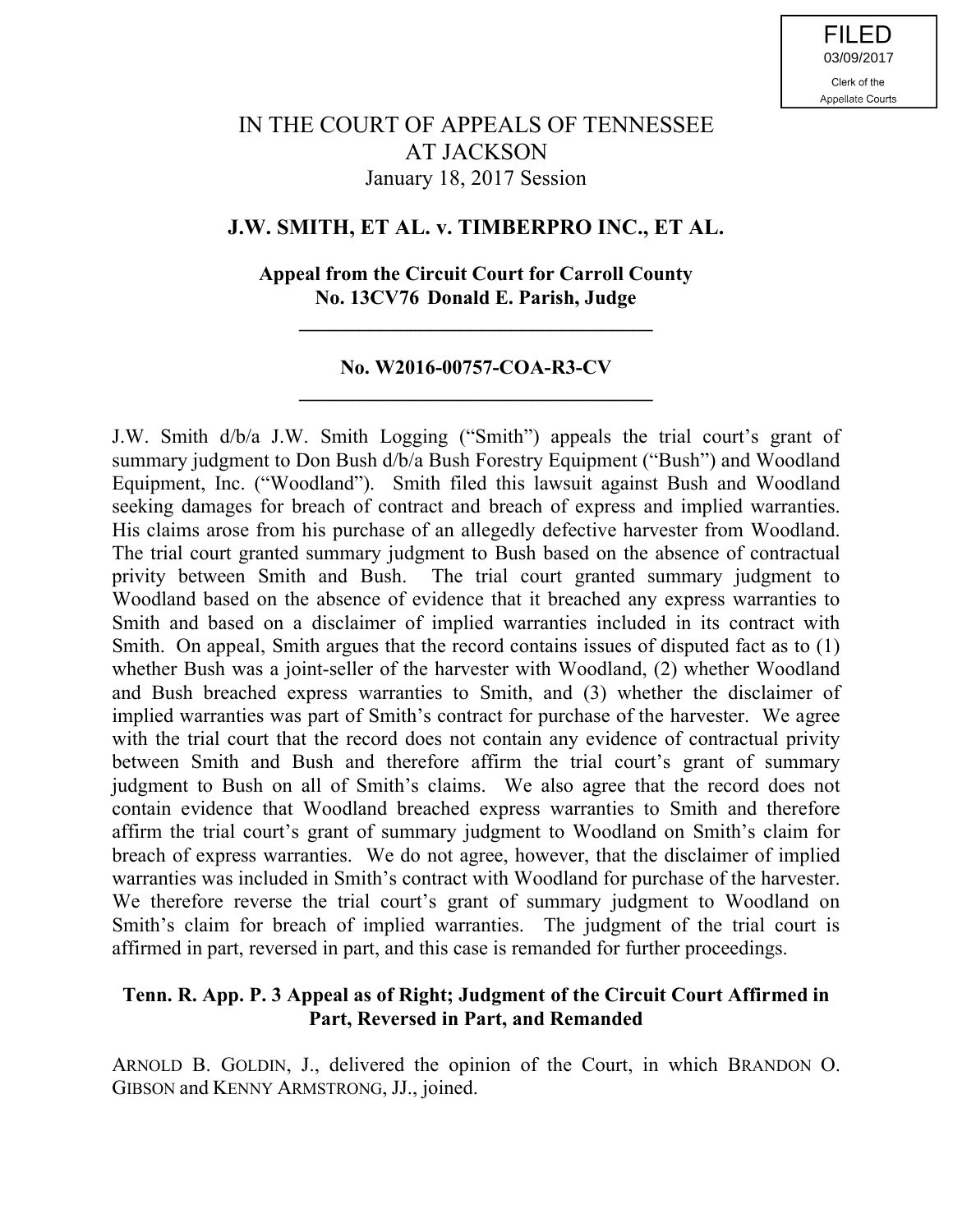W. Timothy Harvey, and Rebecca J. Garman, Clarksville, Tennessee, for the appellant, J.W. Smith d/b/a J.W. Smith Logging.

Fred N. McLean, Paris, Tennessee, for the appellee, Don Bush d/b/a Bush Forestry Equipment.

Kenneth R. Shuttleworth and Michelle Handelsman, Nashville, Tennessee, for the appellee, Woodland Equipment, Inc.

### **OPINION**

### **BACKGROUND AND PROCEDURAL HISTORY**

Smith owns and operates a logging business based in Tennessee Ridge, Tennessee. In 2010, Smith decided to purchase a commercial harvester designed and manufactured by TimberPro, Inc. ("TimberPro"). Smith contacted Bush, a Tennessee TimberPro dealer, about purchasing a TimberPro harvester equipped with a Risley harvesting head. Bush referred Smith to Woodland, a Michigan TimberPro dealer, because he believed that Woodland would be better-suited to installing the harvesting head.

In April 2010, Smith and Woodland entered into a written contract, titled "Sales Order," for the sale of a TimberPro TL735B harvester equipped with a Risley Rolly II harvesting head. The Sales Order reflects Smith's agreement to pay Woodland \$481,000 for the harvester, states that it constitutes the entire contract between Woodland and Smith, and includes the following reference to a TimberPro warranty policy:

The harvester was delivered to Smith in June 2010. Bush met with Smith when the harvester was delivered, ostensibly to help familiarize him with the harvester. During the meeting, Smith signed a document, titled "Delivery Report," which stated in part, "Having read the TimberPro Warranty Policy . . . I now have a working knowledge of [the harvester]."

The TimberPro warranty policy referenced in the Sales Order and Delivery Report states: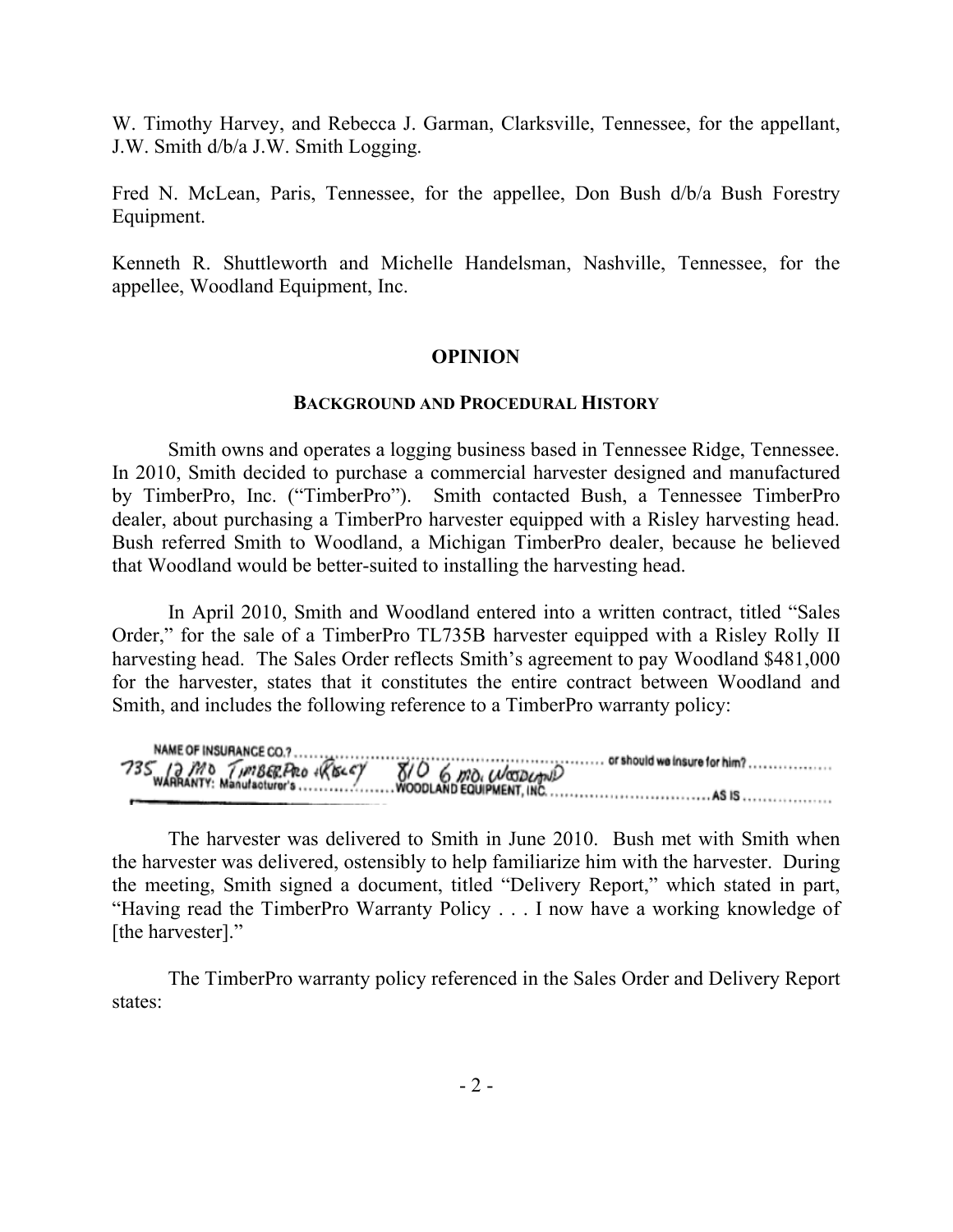1. Product Warranty. Subject to the terms and conditions of this limited warranty, Timberpro, Inc. ("Timberpro") warrants to the original Purchaser only of 725 & 735 Series Machines that under normal use and conditions the machines will be free from defect in material and workmanship when used for their intended purpose for a period of one (1) year-from delivery to the Purchaser or 2000 machine hours, whichever occurs first.

. . .

# **THIS LIMITED WARRANTY AND THE REMEDIES DESCRIBED HEREIN ARE PURCHASER'S SOLE AND EXCLUSIVE REMEDY, AND ARE OFFERED BY TIMBERPRO IN LIEU OF ALL OTHER WARRANTIES, GUARANTEES, AND/OR REMEDIES WHATSOEVER, INCLUDING, BUT NOT LIMITED TO, IMPLIED WARRANTIES OF MERCHANTABILITY AND/OR FITNESS FOR A PARTICULAR PURPOSE UNDER THE UNIFORM COMMERCIAL CODE, OR OTHER WARRANTIES OR GUARANTEES ARISING BY OPERATION OF LAW, ALL OF WHICH ARE HEREBY EXPRESSLY DISCLAIMED.**

In May 2013, the harvester was destroyed by a fire. In December 2013, Smith filed a complaint against Bush in the Carroll County Circuit Court in which he alleged that the fire was caused by a defect in the harvester's electrical system.<sup>1</sup> Later, Smith amended the complaint to include Woodland as a defendant. As amended, Smith's complaint alleged that Bush and Woodland were liable for, among other things, breach of contract, breach of express warranties, and breach of the implied warranties of merchantability and fitness.<sup>2</sup>

In December 2015, Woodland and Bush filed motions for summary judgment on Smith's contract and warranty claims. In their motions and supporting documents, Woodland and Bush asserted that Smith was bound by the terms of the TimberPro warranty policy, which provided a one-year limited warranty on the harvester and disclaimed all other warranties, including the implied warranties of merchantability and fitness. They argued that the trial court should dismiss Smith's warranty claims because

 $\overline{a}$ 

 $1$  Although Smith's complaint also named TimberPro as a defendant, the trial court granted summary judgment to TimberPro on all of Smith's claims, and Smith does not challenge the trial court's ruling with regard to TimberPro on appeal.

<sup>&</sup>lt;sup>2</sup> Smith's complaint also asserted tort, products liability, and consumer protection claims against Bush and Woodland. In September 2015, the trial court granted summary judgment in favor of Bush and Woodland on those claims. Smith does not challenge the trial court's ruling with regard to those claims on appeal.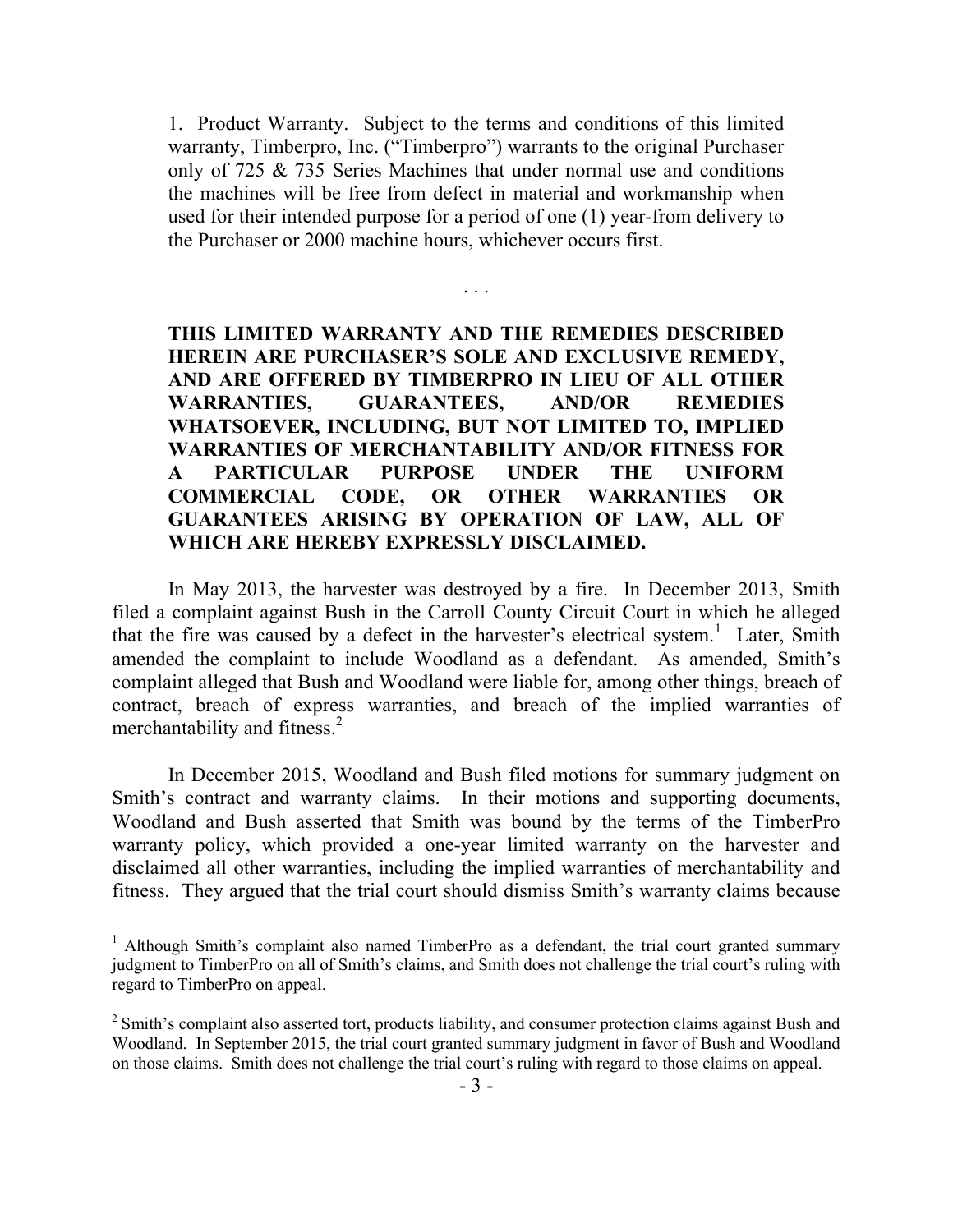the only warranty on the harvester (the one-year limited warranty in the TimberPro warranty policy) expired before the fire that destroyed the harvester. Additionally, they argued that the trial court should dismiss Smith's contract claim because Smith failed to allege or demonstrate any other basis for a breach of contract. Alternatively, Bush also argued that Smith's warranty and contract claims against him should be dismissed because he was not in contractual privity with Smith.

In response, Smith argued that he was not bound by the TimberPro warranty policy because he did not receive a copy of it when he purchased the harvester. Additionally, Smith asserted that Woodland and/or Bush expressly warranted to him prior to the sale that the harvester would be "free from defects" and that "they would stand by their machines." He argued that the harvester's defective electrical system constituted a breach of that express warranty, a breach of the implied warranties of merchantability and fitness, and a breach of contract. Finally, Smith argued that there was a factual dispute as to whether Bush was a joint-seller of the harvester and therefore in contractual privity with Smith.

In March 2016, the trial court entered an order granting summary judgment in favor of Woodland and Bush. In relevant part, the trial court's order states:

More specifically, with regards to Bush, based on the undisputed material facts, this Court finds that there is no contract between Bush and Plaintiff. Therefore, no claim for breach of contract or breach of warranty exists.

With regards to Woodland, based on the undisputed material facts, Plaintiff has failed to show Woodland breached the Sales Contract with Plaintiff. Plaintiff has also failed to show Woodland made or breached any warranties to Plaintiff.

The Court finds it is uncontradicted that any express warranty by the manufacturer, Timberpro, Inc., had long expired prior to the loss and all implied warranties, if any, were conspicuously waived. This Court finds that Plaintiff had the opportunity to, and did see and look at, the warranty. However, if Plaintiff did not, Plaintiff at a minimum had the opportunity to do so. Plaintiff cannot come back years later and assert there are implied warranties when he so plainly waived them years earlier.

Smith timely filed a notice of appeal from the trial court's order.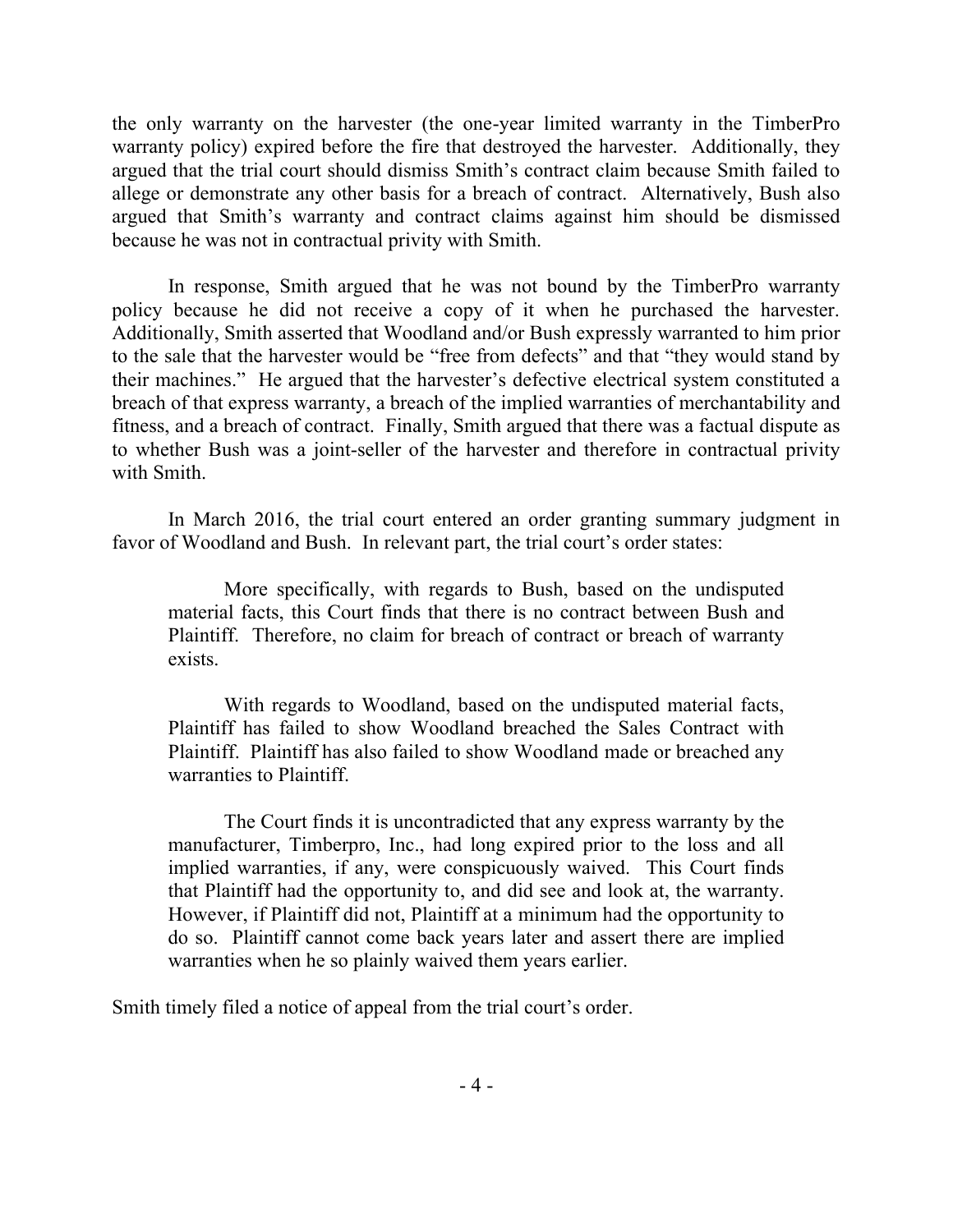#### **ISSUES**

Smith raises the following issues on appeal, restated from his appellate brief: 1. Whether the trial court erred in granting summary judgment in favor of the defendants on Smith's claim for breach of express warranty.

2. Whether the trial court erred in granting summary judgment in favor of the defendants on Smith's claims for breach of the implied warranties of merchantability and fitness.

3. Whether the trial court erred in granting summary judgment in favor of the defendants on Smith's claim for breach of contract.

4. Whether the trial court erred in holding that there was no contractual privity between Bush and Smith.

5. Whether the trial court erred in holding that Smith was bound by the TimberPro warranty policy after holding that there was no contractual privity between TimberPro and Smith.

### **STANDARD OF REVIEW**

This is an appeal from a grant of summary judgment. Summary judgment is appropriate when "the pleadings, depositions, answers to interrogatories, and admissions on file, together with the affidavits, if any, show that there is no genuine issue as to any material fact and that the moving party is entitled to a judgment as a matter of law." Tenn. R. Civ. P. 56.04. On appeal, we review a trial court's ruling on a motion for summary judgment de novo with no presumption of correctness. *Abshure v. Methodist Healthcare-Memphis Hosps.*, 325 S.W.3d 98, 103 (Tenn. 2010). In doing so, we make a fresh determination of whether the requirements of Rule 56 of the Tennessee Rules of Civil Procedure have been satisfied. *Id*. The following standards guide our de novo review:

[I]n Tennessee, as in the federal system, when the moving party does not bear the burden of proof at trial, the moving party may satisfy its burden of production either (1) by affirmatively negating an essential element of the nonmoving party's claim or (2) by demonstrating that the nonmoving party's evidence *at the summary judgment stage* is insufficient to establish the nonmoving party's claim or defense. We reiterate that a moving party seeking summary judgment by attacking the nonmoving party's evidence must do more than make a conclusory assertion that summary judgment is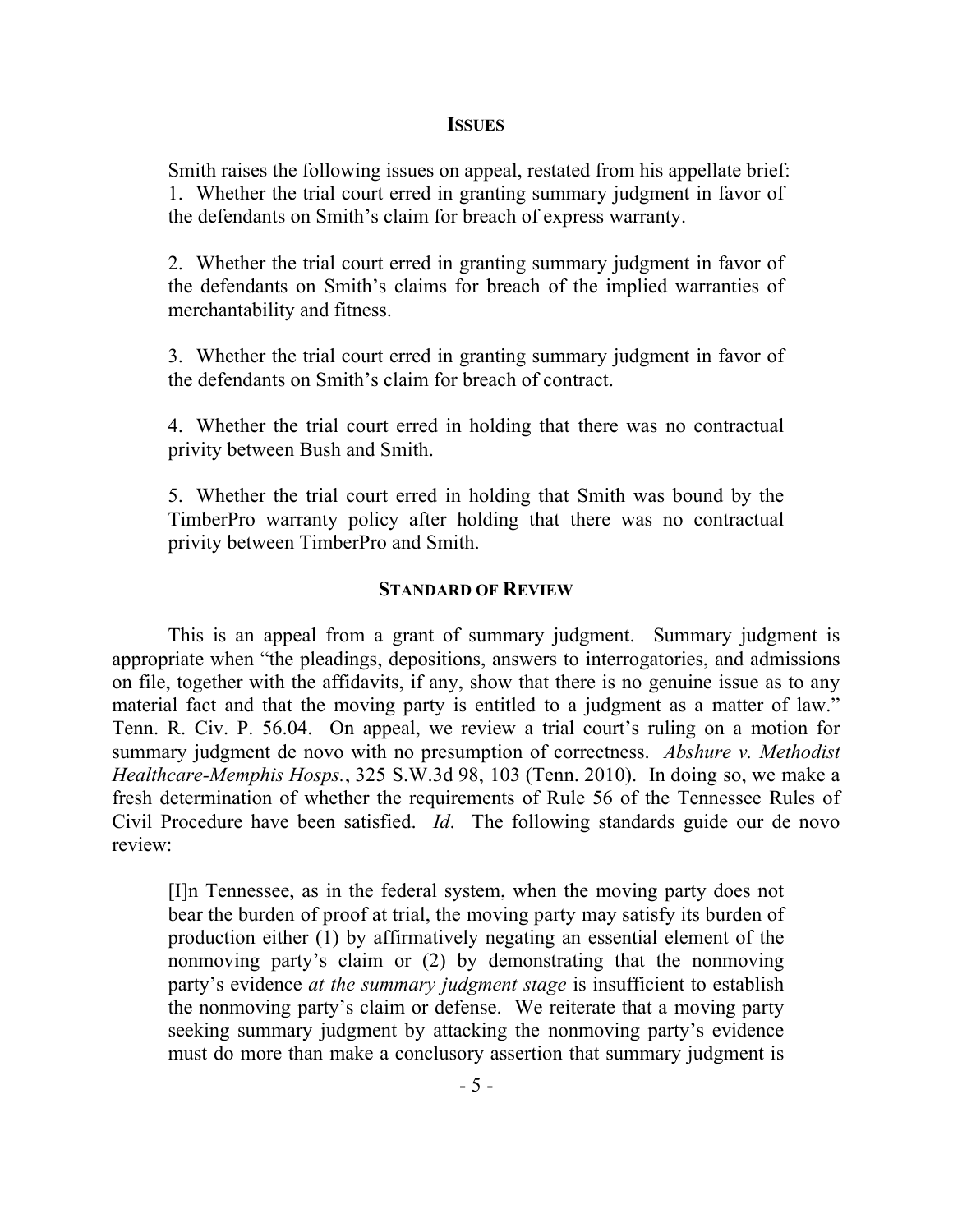appropriate on this basis. Rather, Tennessee Rule 56.03 requires the moving party to support its motion with "a separate concise statement of material facts as to which the moving party contends there is no genuine issue for trial." Tenn. R. Civ. P. 56.03. "Each fact is to be set forth in a separate, numbered paragraph and supported by a specific citation to the record." *Id.* When such a motion is made, any party opposing summary judgment must file a response to each fact set forth by the movant in the manner provided in Tennessee Rule 56.03. "[W]hen a motion for summary judgment is made [and] . . . supported as provided in [Tennessee Rule 56]," to survive summary judgment, the nonmoving party "may not rest upon the mere allegations or denials of [its] pleading," but must respond, and by affidavits or one of the other means provided in Tennessee Rule 56, "set forth specific facts" *at the summary judgment stage* "showing that there is a genuine issue for trial." Tenn. R. Civ. P. 56.06.

*Rye v. Women's Care Ctr. of Memphis, MPLLC*, 477 S.W.3d 235, 264-65 (Tenn. 2015) (judicially adopting a summary judgment standard parallel to the statutory standard set forth in Tennessee Code Annotated section 20-16-101); *see also Am. Heritage Apartments, Inc. v. Hamilton Cnty. Water & Wastewater Treatment Auth.*, 494 S.W.3d 31, 39-40 (Tenn. 2016) (explaining that the *Rye* standard applies in lawsuits commenced after July 1, 2011, the date that the standards set forth in Tennessee Code Annotated section 20-16-101 became effective).

#### **DISCUSSION**

#### *Contractual Privity Between Bush and Smith*

First, we address whether the trial court erred in dismissing Smith's claims against Bush based on its determination that the two were not in contractual privity. On appeal, Smith does not challenge the trial court's conclusion that his claims against Bush fail in the absence of contractual privity. Rather, Smith argues that the trial court erred because there is a factual dispute as to whether Woodland and Bush acted together as joint-sellers of the harvester. This argument is premised on Smith's assertion that Woodland delivered the harvester to Bush, who then delivered it to Smith in exchange for a portion of Woodland's profits from the sale. As an initial matter, we note that Smith does not cite any legal authority to support this argument in his appellant's brief or reply brief, which could result in a waiver of the argument on appeal. *See, e.g.*, *Forbess v. Forbess*, 370 S.W.3d 347, 355 (Tenn. Ct. App. 2011). In any event, however, an agreement between Woodland and Bush for delivery of the harvester is not evidence of an agreement between Bush and Smith for sale of the harvester. As such, we are satisfied that the record does not contain any evidence from which a reasonable person could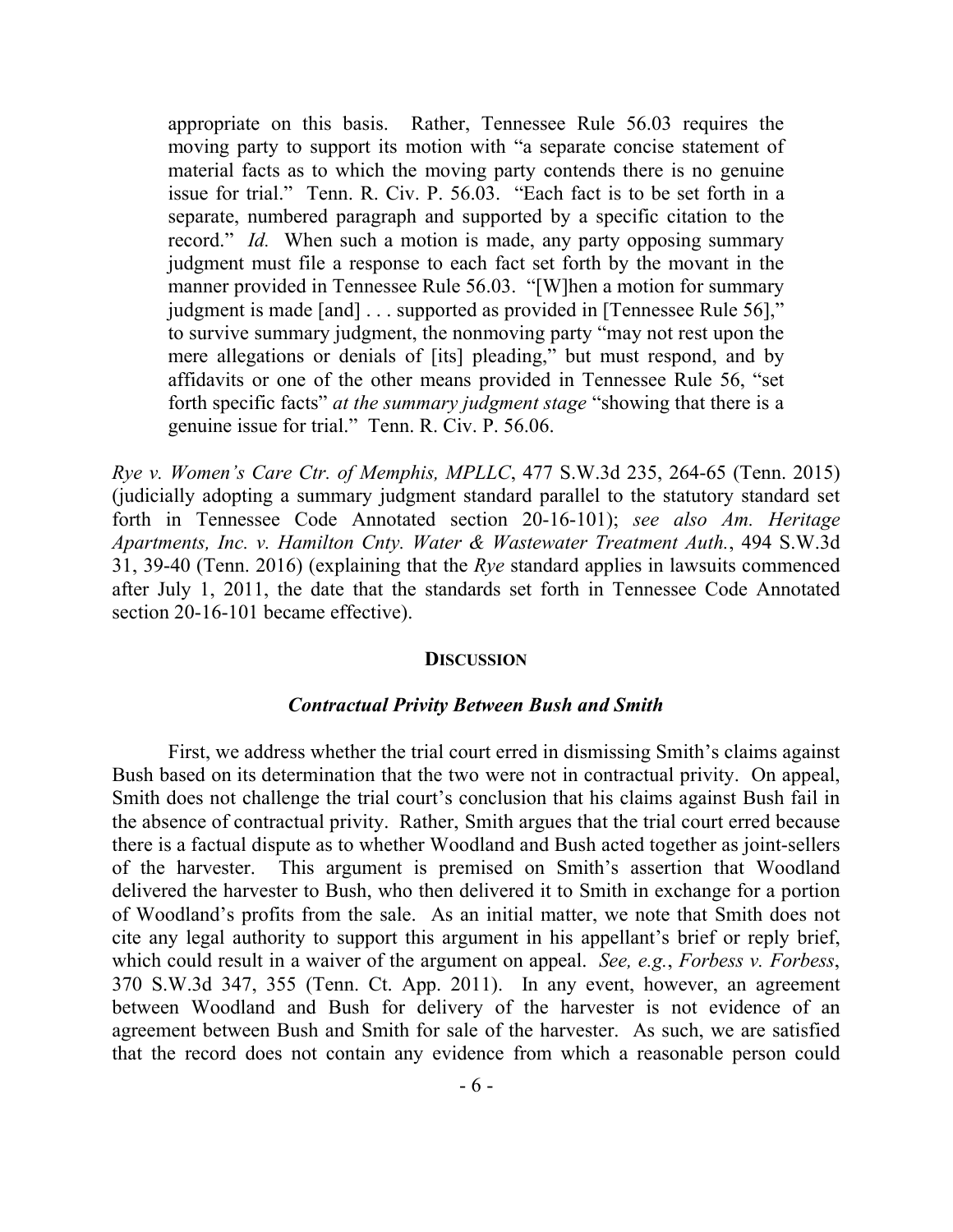conclude that a contract existed between Bush and Smith for sale of the harvester. We therefore affirm the trial court's grant of summary judgment to Bush on Smith's claims.<sup>3</sup>

### *Express Warranties*

Next, we address whether the trial court properly granted summary judgment in favor of Woodland on Smith's claim for breach of express warranties. Under the Tennessee Code, "[a]ny affirmation of fact or promise made by the seller to the buyer which relates to the goods and becomes part of the basis of the bargain creates an express warranty that the goods shall conform to the affirmation or promise." Tenn. Code Ann. § 47-2-313(1)(a). To establish a prima facie claim for breach of an express warranty, a plaintiff must prove that (1) the seller made an affirmation of fact intending to induce the buyer to purchase the goods; (2) the buyer was, in fact, induced by the seller's acts; and (3) the affirmation of fact was false regardless of the seller's knowledge of the falsity or intention to create a warranty. *Coffee v. Dowley Mfg., Inc.*, 187 F.Supp.2d 958, 969 (M. D. Tenn. 2002), *aff'd*, 89 Fed.Appx. 927 (6th Cir. 2003) (citing *H.B.H. Enters., Inc. v. Cates*, No. 03A01-9608-CV-00253, 1997 WL 76804, at \*2 (Tenn. Ct. App. Feb. 25, 1997)). Smith argues that the trial court erred in granting summary judgment to Woodland on this issue because he relied on oral representations made by or on behalf of Woodland in purchasing the harvester. Specifically, Smith asserts that he was told prior to the sale that the harvester "would perform cut to length timber and would be free from defects and they would stand by their machines." We note, however, that the only material that Smith cites as evidence of an express warranty is a 2010 trade magazine article about his business. The article quotes *Smith* as stating, "They (TimberPro) have a good product[.] They stand by their machine." The article does not quote or reference any statements or affirmations made on behalf of Woodland. As such, we conclude that there is no evidence in the record to support Smith's contention that Woodland breached an express warranty related to the harvester. We therefore affirm the trial court's grant of summary judgment to Woodland on Smith's claim for breach of express warranties.

### *Implied Warranties of Merchantability and Fitness*

The next issue we address is whether the trial court properly granted summary judgment to Woodland on Smith's claim for breach of the implied warranties of merchantability and fitness. The trial court held that Woodland was entitled to judgment

<sup>&</sup>lt;sup>3</sup> In his reply brief, Smith argues that our ruling on this issue could leave him without recourse if Woodland presents proof on remand that it did not sell the harvester to Smith. Notwithstanding the fact that such proof would not have any bearing on Bush's relationship with Smith, this argument is moot in light of Woodland's repeated acknowledgment–in the trial court and on appeal–that it sold the harvester to Smith.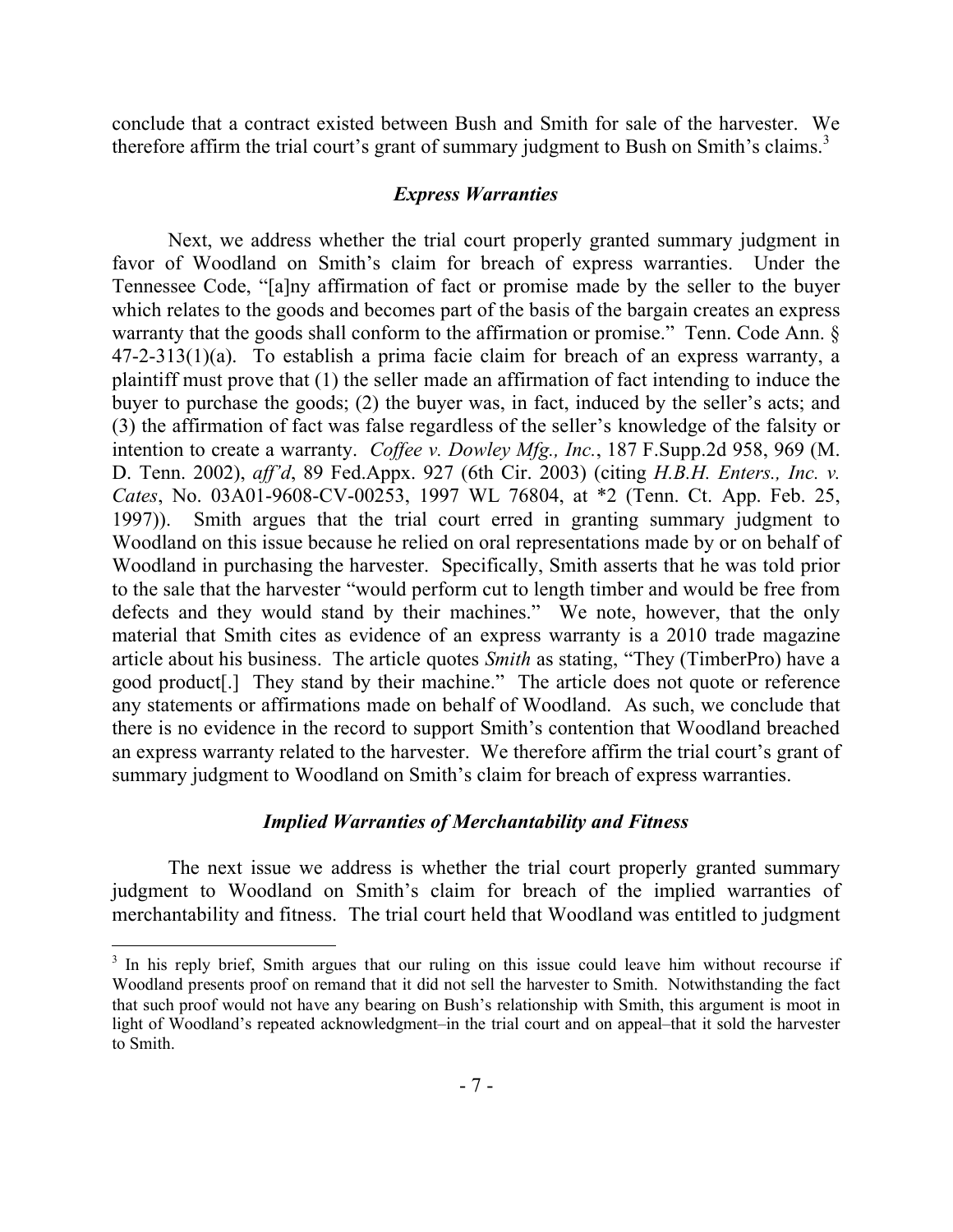on that claim as a matter of law because it conspicuously disclaimed any implied warranties in the TimberPro warranty policy. Smith argues that the trial court erred in reaching that conclusion because the TimberPro warranty policy was not part of his contract to purchase the harvester. In Tennessee, "a warranty that the goods shall be merchantable is implied in a contract for their sale if the seller is a merchant with respect to goods of that kind." Tenn. Code Ann. § 47-2-314(1). Likewise, "[w]here the seller at the time of contracting has reason to know any particular purpose for which the goods are required and that the buyer is relying on the seller's skill or judgment to select or furnish suitable goods, there is . . . an implied warranty that the goods shall be fit for such purpose." Tenn. Code Ann. § 47-2-315. A seller may disclaim the implied warranties of merchantability and fitness for a particular purpose in writing only if the disclaimer is "conspicuous." Tenn. Code Ann.  $\S$  47-2-316(2).<sup>4</sup> Pursuant to the Tennessee Code, a disclaimer is conspicuous when it is "so written, displayed, or presented that a reasonable person against which it is to operate ought to have noticed it." Tenn. Code Ann. § 47-1- 201(10). The Tennessee Code further specifies that a heading or language in greater size than the surrounding text or in contrasting type, font, or color to the surrounding text is conspicuous. *Id*. Of course, a written disclaimer with those stylistic qualities must nonetheless be a part of the parties' agreement to be effective. *See Parton v. Mark Pirtle Oldsmobile-Cadillac-Isuzu, Inc.*, 730 S.W.2d 634, 637 (Tenn. Ct. App. 1987) ("At a minimum, the reallocation [of risk] must be physically conspicuous. Beyond that, it must have been manifested in a fashion comprehensible to the party against whom it is sought to be enforced.") (quoting J. Murray, *On Contracts* § 353 2d Revised Ed. (1974)). "The keys to an effective disclaimer are notice and assent, and one can neither notice nor assent to that which one has not seen." *Bd. of Dirs. Of City of Harriman Sch. Dist. v. Sw. Petroleum Corp.*, 757 S.W.2d 669, 676 (Tenn. Ct. App. 1998).

While the language in the TimberPro warranty policy has the stylistic qualities of a conspicuous disclaimer, Smith argues that there is a factual dispute as to whether it was part of his contract with Woodland. In support of that argument, Smith cites his deposition testimony that he was not aware of the TimberPro warranty policy until after he initiated this lawsuit. For its part, Woodland argues that the reference to a TimberPro warranty on the Sales Order was sufficient to notify Smith of the TimberPro warranty policy and bind him to its terms. We disagree with Woodland's argument. The requirement that a disclaimer of implied warranties be conspicuous is not satisfied by a contract's mere reference to the disclaimer in another document, regardless of whether the disclaimer is conspicuously printed in the document in which it appears. *See LeConte Props., LP v. Applied Flooring Sys., Inc.*, No. E2006-01122-COA-R3-CV, 2007 WL 1108904, at \*6 (Tenn. Ct. App. Apr. 13, 2007); (holding that a reference in the contract to

<sup>&</sup>lt;sup>4</sup> A disclaimer of the implied warranty of merchantability must also mention merchantability. Tenn. Code Ann. § 47-2-316(2).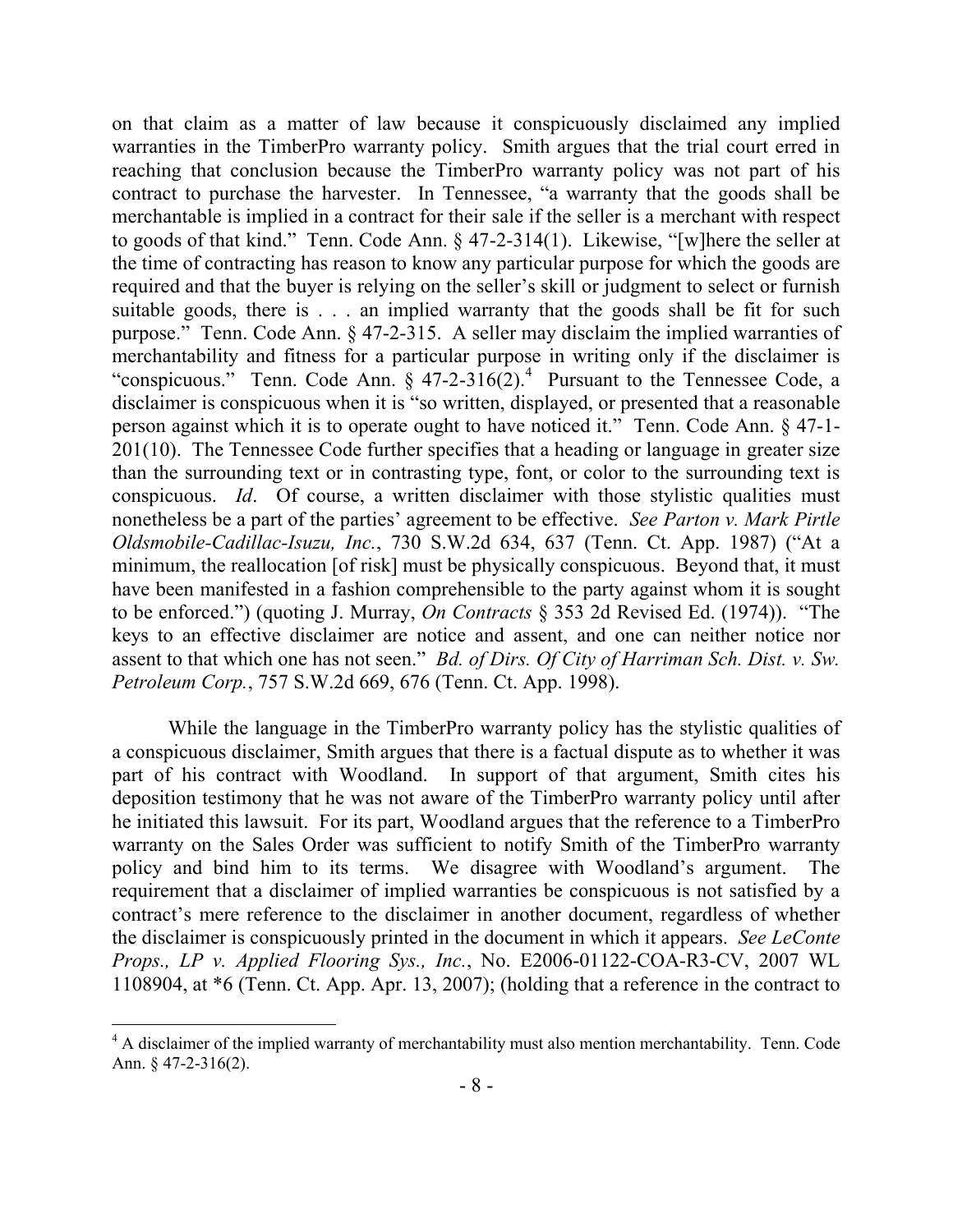"standard one (1) year warranty" did not constitute notice that the seller intended to limit the implied warranty of fitness); *see also Woodward v. Naylor Motor Sales*, 14 U.C.C. Rep. Serv. 1269 (Mich. Dist. Ct. 1974); *Koellmer v. Chrysler Motors Corp.*, 818 U.C.C. Rep. Serv. 668 (Conn. Cir. Ct. 1970). There is nothing in the Sales Order to indicate that Woodland intended to limit or disclaim any implied warranties on the harvester.<sup>5</sup> As such, Woodland cannot rely on the Sales Order as evidence that Smith agreed to the disclaimer. Woodland also argues that Smith's signature on the Delivery Report reflects that he was aware of and agreed to the TimberPro warranty policy. It is undisputed, however, that Smith signed the Delivery Report when the harvester was delivered in June 2010 and not when he actually purchased the harvester in April 2010. The delivery of a written warranty after the contract of sale has been entered into does not modify or negate the statutory obligations created by the sale. *Ford Motor Co. v. Taylor*, 446 S.W.2d 521, 532 (Tenn. Ct. App. 1969).

Smith testified in his deposition that he did not receive a copy of the Timberpro warranty policy at the time of the sale. Woodland has not presented any evidence that refutes Smith's testimony. As such, the record does not conclusively establish that the TimberPro warranty policy was part of the agreement between Woodland and Smith. For that reason, we reverse the trial court's grant of summary judgment to Woodland on Smith's claim for breach of the implied warranties of merchantability and fitness.<sup>6</sup>

#### *Breach of Contract*

Finally, we briefly address Smith's argument that the trial court erred in granting summary judgment to Woodland on his claim for breach of contract. In the trial court and on appeal, Smith has argued that Woodland breached their contract by selling him a defective harvester. In advancing that argument, however, Smith has not specified what, if any, contractual terms that Woodland actually breached. Instead, it appears that Smith's breach of contract claim is based solely on Woodland's alleged breach of the terms implied in the contract by statute. To the extent that Smith's breach of contract claim is based on some alleged breach other than a breach of implied warranties, we affirm the trial court's grant of summary judgment to Woodland on that claim. To the extent that Smith's breach of contract claim is based solely on an alleged breach of implied warranties, we decline to discuss it further.

<sup>&</sup>lt;sup>5</sup> Moreover, the Sales Order only references the TimberPro warranty policy as a whole; it does not contain a specific reference to the disclaimer of implied warranties in the TimberPro warranty policy.

<sup>&</sup>lt;sup>6</sup> Smith also argues that the trial court's holding that he was bound by TimberPro's warranty policy is inconsistent with its previous ruling that he was not in contractual privity with TimberPro. In light of our resolution of the foregoing issue, discussion of that argument is pretermitted.